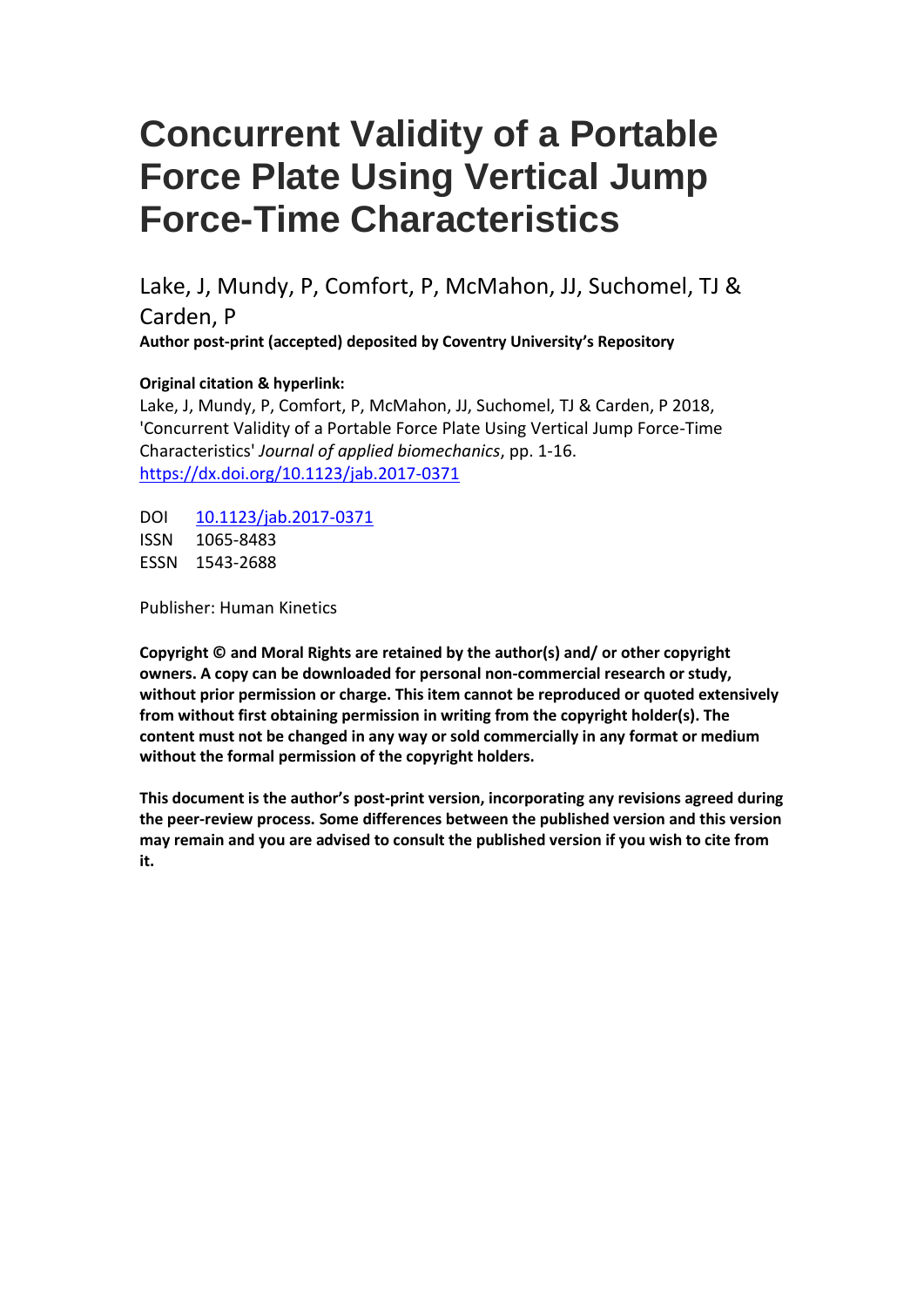# 1 **March 15, 2018**

| 3              | Concurrent validity of a portable force plate using vertical jump force-time characteristics                                                           |
|----------------|--------------------------------------------------------------------------------------------------------------------------------------------------------|
| $\overline{a}$ |                                                                                                                                                        |
| 5              | Jason Lake <sup>1</sup> , Peter Mundy <sup>2</sup> , Paul Comfort <sup>3</sup> , John J. McMahon <sup>3</sup> , Timothy J. Suchomel <sup>4</sup> , and |
| 6              | Patrick Carden <sup>5</sup>                                                                                                                            |
| $\overline{7}$ | <sup>1</sup> Department of Sport and Exercise Sciences, University of Chichester, Chichester, UK                                                       |
| 8              | <sup>2</sup> Centre for Sport, Exercise and Life Sciences, Coventry University, Coventry, UK                                                           |
| 9              | <sup>3</sup> Directorate of Sport, Exercise and Physiotherapy, University of Salford, Salford, UK                                                      |
| 10             | <sup>4</sup> Department of Human Movement Sciences, Carroll University, Waukesha, WI, USA                                                              |
| 11             | <sup>5</sup> College of Life and Environmental Sciences, University of Exeter, Exeter, UK                                                              |
| 12             |                                                                                                                                                        |
| 13             | <b>Conflict of Interest Disclosure: None.</b>                                                                                                          |
| 14             |                                                                                                                                                        |
| 15             | <b>Correspondence Address:</b>                                                                                                                         |
| 16             | Jason P. Lake, PhD                                                                                                                                     |
| 17             | Department of Sport and Exercise Sciences                                                                                                              |
| 18             | University of Chichester                                                                                                                               |
| 19             | College Lane, Chichester, West Sussex, PO19 6PE, UK                                                                                                    |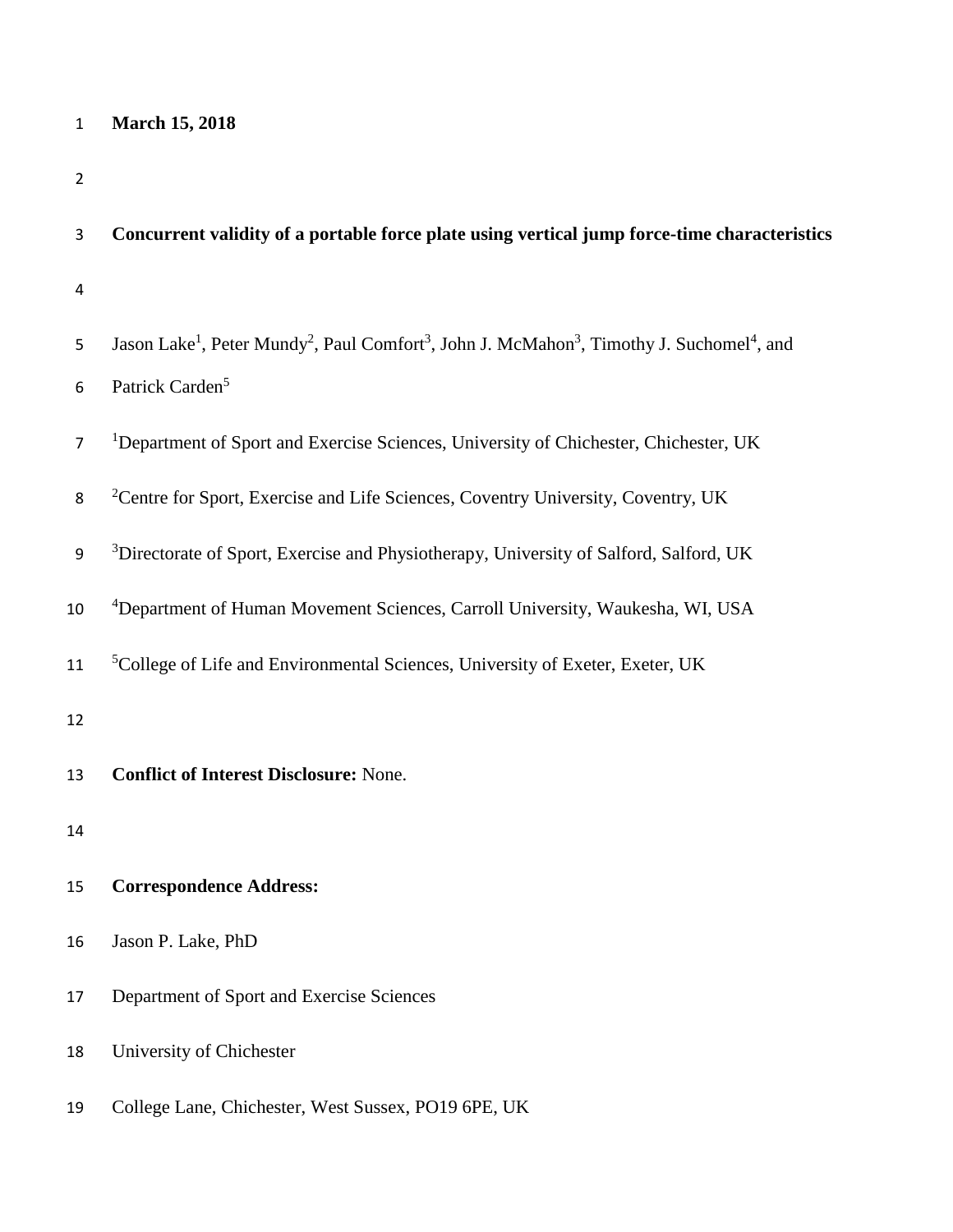Phone: +44 1243 816294, Email: [j.lake@chi.ac.uk.](mailto:j.lake@chi.ac.uk)

**Running Title:** Portable force plate validity

- 
- 

#### **Abstract**

 This study examined concurrent validity of countermovement vertical jump (CMJ) reactive strength index modified and force-time characteristics recorded using a one dimensional portable and laboratory force plate system. Twenty-eight men performed bilateral CMJs on two portable force plates placed on top of two in-ground force plates, both recording vertical ground reaction force at 1000 Hz. Time to take-off, jump height, reactive strength index modified, braking and propulsion impulse, mean net force, and duration were calculated from the vertical force from 31 both force plate systems. Results from both systems were highly correlated  $(r \ge 0.99)$ . There were small (*d*<.12) but significant differences between their respective braking impulse, braking mean net force, propulsion impulse, and propulsion mean net force (*p*<.001). However, limits of agreement yielded a mean value of 1.7% relative to the laboratory force plate system (95% CL: .9% to 2.5%), indicating very good agreement across all of the dependent variables. The largest limits of agreement belonged to jump height (2.1%), time to take-off (3.4%), and reactive strength index modified (3.8%). The portable force plate system provides a valid method of obtaining reactive strength measures, and several underpinning force-time variables, from unloaded CMJ and practitioners can use both force plates interchangeably.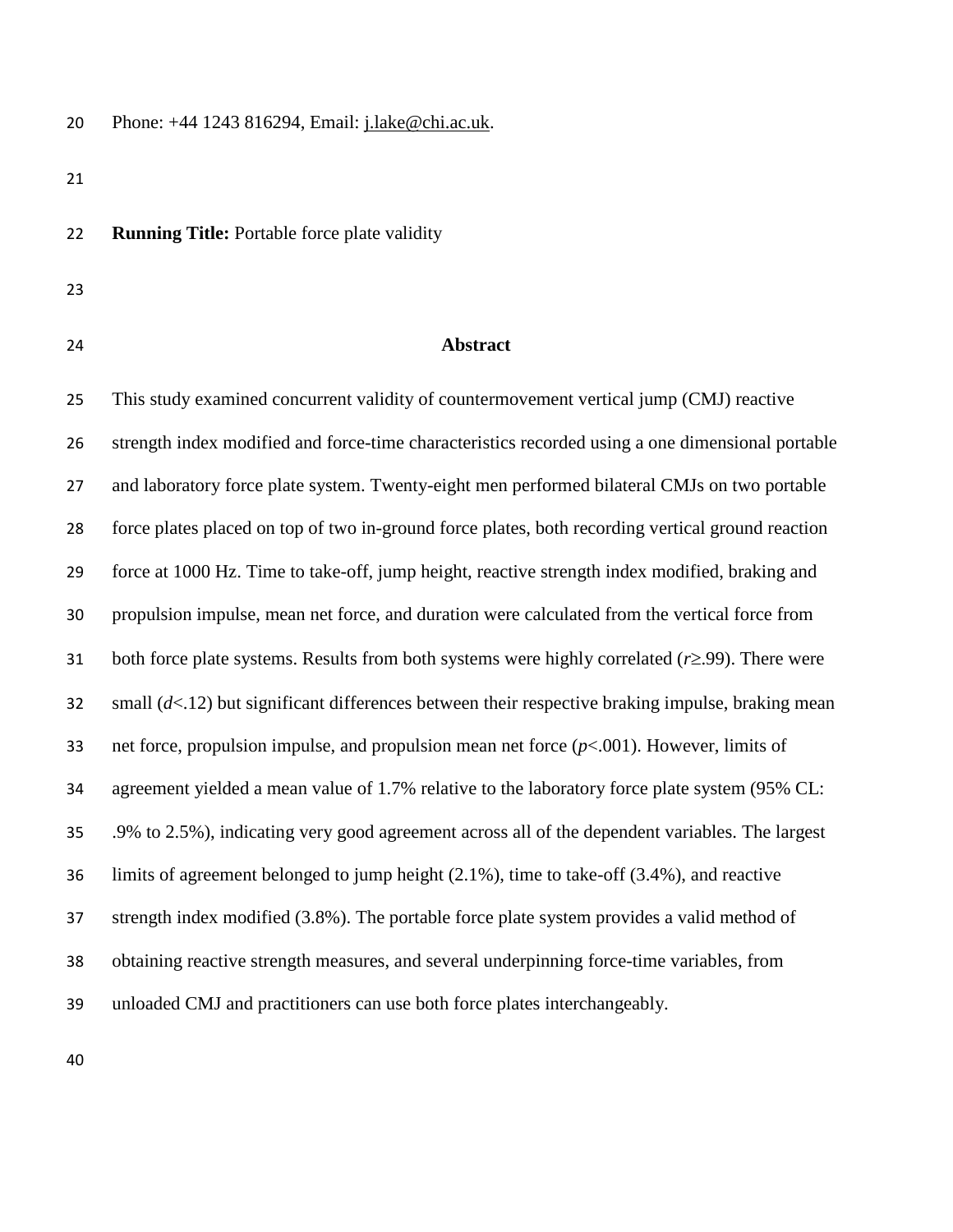*Keywords:* Countermovement jump, force plates, method comparison

# **Word Count:** 1914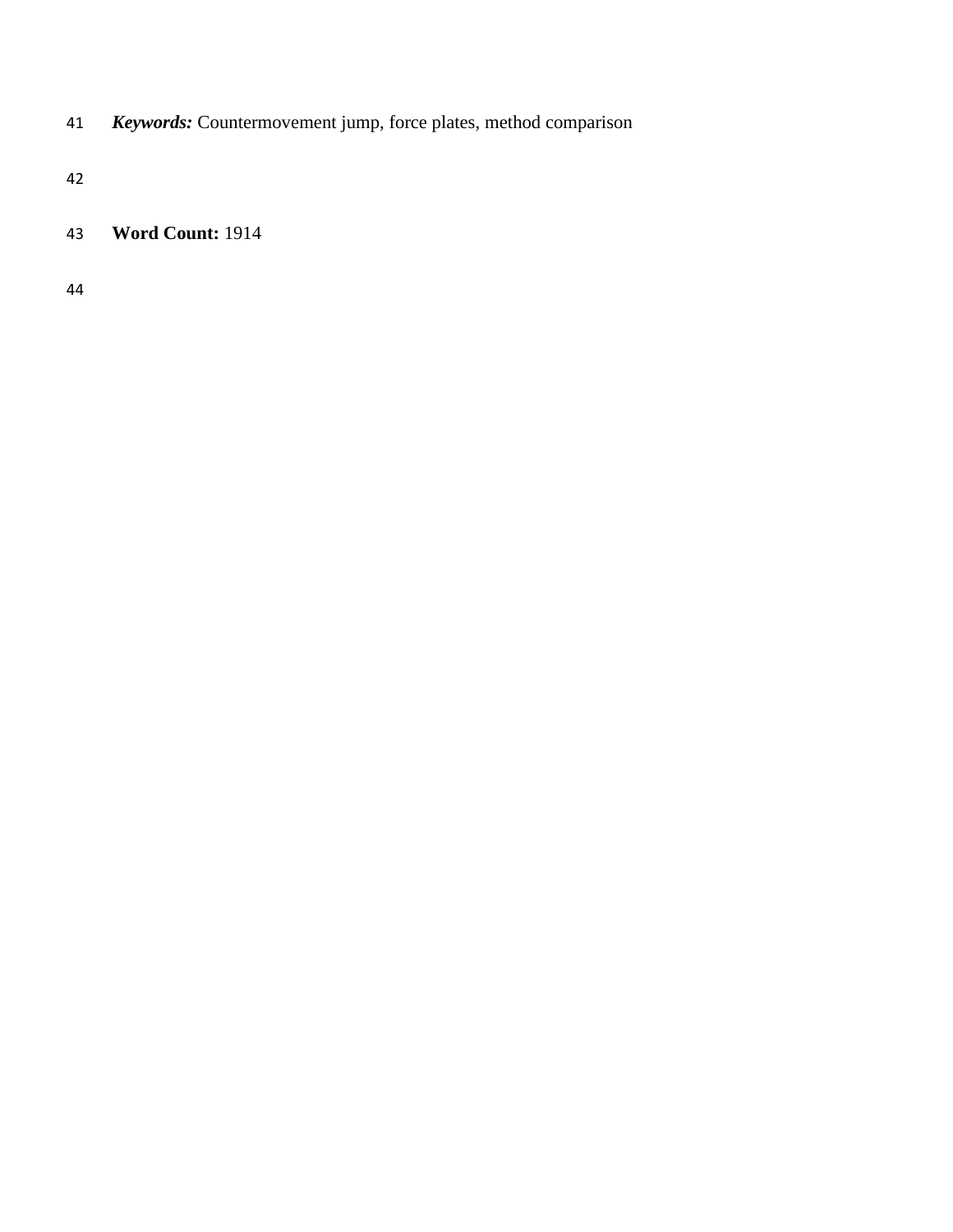#### **Introduction**

| 46 | Force plates are often used to measure countermovement vertical jump (CMJ) ability.                 |
|----|-----------------------------------------------------------------------------------------------------|
| 47 | This provides practitioners with information about the athlete's capacity to accelerate their body  |
| 48 | mass using variables like impulse, mean force, phase duration $1-4$ and the reactive strength index |

49 modified (the ratio between jump height and time to take-off [jump initiation to take-off]).  $2.5-11$ 

Practitioners are then able to understand the underlying force and time components to establish

whether an athlete is able to produce sufficient force in the time available during sports actions.

If not, shortcomings in the relevant aspect can be addressed before being subsequently

reassessed.

 Although force plates can provide practitioners with a lot of potentially useful data, typically laboratory-based, in-ground ('gold standard', £30 k - £70 k) and portable force plates  $(-\text{\textsterling}10 \text{ k} - 15 \text{ k})$  are expensive. A more affordable force plate system recently became available as a portable, dual-plate system that retails at around £600 (approximately \$800 USD at the time of writing). It uses strain gauge technology, with each plate providing a measurement range of - 1.1 kN to 4.4 kN, with overload protection up to 6.6 kN. Therefore, using the dual-plate system yields a typical measurement range upper limit of 8.8 kN with protection up to 13.2 kN.

 While it appears that this portable force plate system may provide a realistic alternative to established systems, nothing is known about its reliability and concurrent validity. This company currently manufacturers a 1D (vertical only) and 2D (horizontal and vertical) model. Research has established acceptable concurrent validity of the 2D (horizontal and vertical) model  $^{12}$ ; however, the 2D system has a separate metal sheet that is attached to a separate force measuring sensor, and many of the variables mentioned above were not considered. Before the 1D system can be used with confidence, it is necessary to quantify its concurrent validity.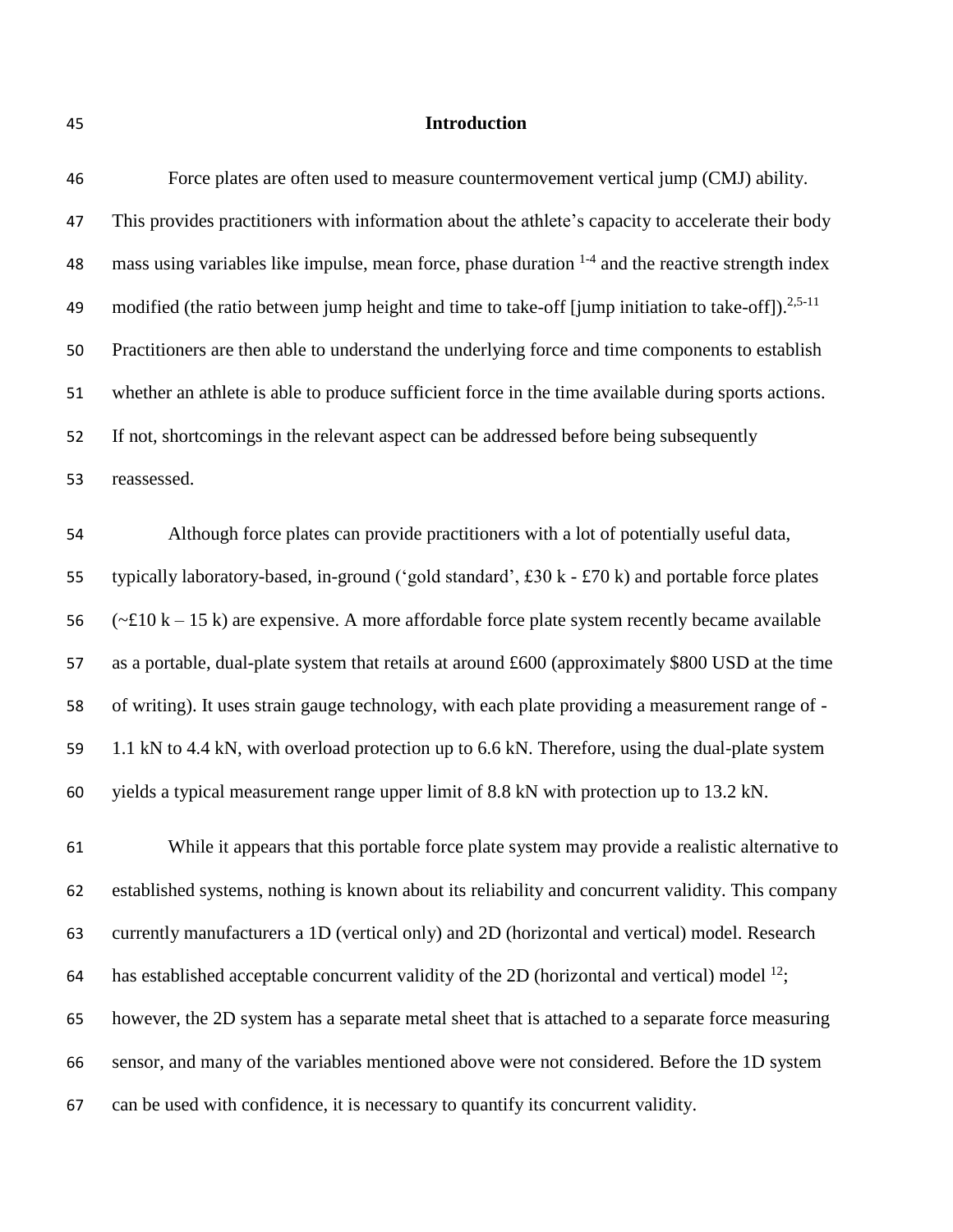| 68 | The aims of this study were to assess the concurrent validity of this portable force plate         |
|----|----------------------------------------------------------------------------------------------------|
| 69 | system by comparing it with a laboratory force plate system via simultaneously recording key       |
| 70 | CMJ performance characteristics. These results will inform practitioners about the relative merits |
| 71 | and limitations of the portable force plate system.                                                |
| 72 |                                                                                                    |
| 73 | <b>Method</b>                                                                                      |
| 74 | Twenty-eight men (age: $20.0 \pm 0.8$ years, body mass: $83.2 \pm 7.9$ kg, height: $1.80 \pm 0.56$ |
| 75 | m) who regularly participated in university level sports (soccer, rugby (league and union),        |
| 76 | basketball and volleyball), volunteered and provided written informed consent to participate in    |
| 77 | this study, which was approved by the institutional ethics committee.                              |
| 78 | Participants performed four bilateral CMJ, interspersed with 30 s of rest. They were               |
| 79 | instructed to stand still until given the word of command to 'jump' where they performed a rapid   |
| 80 | countermovement to a comfortable depth that enabled them to perform the transition from            |
| 81 | braking to propulsion as quickly and safely as possible; this tended to be approximately quarter   |
| 82 | squat depth. They followed this with a rapid propulsion to jump as high as possible while          |
| 83 | keeping their hands on their hips throughout. Each CMJ was performed with each foot on a           |
| 84 | portable force plate (35 cm by 35 cm each, PASPORT force plate, PS-2141, PASCO Scientific,         |
| 85 | California, USA) that was placed directly on top of two in-ground force plates (40 cm by 60 cm     |
| 86 | each, Kistler Type 92538, Kistler Instruments, Hampshire, UK) (Figure 1). These force plates       |
| 87 | simultaneously recorded vertical force at 1000 Hz, using Pasco Capstone software (PASCO)           |
| 88 | Scientific, California, USA) for the portable force plates and Kistler Bioware software (Kistler   |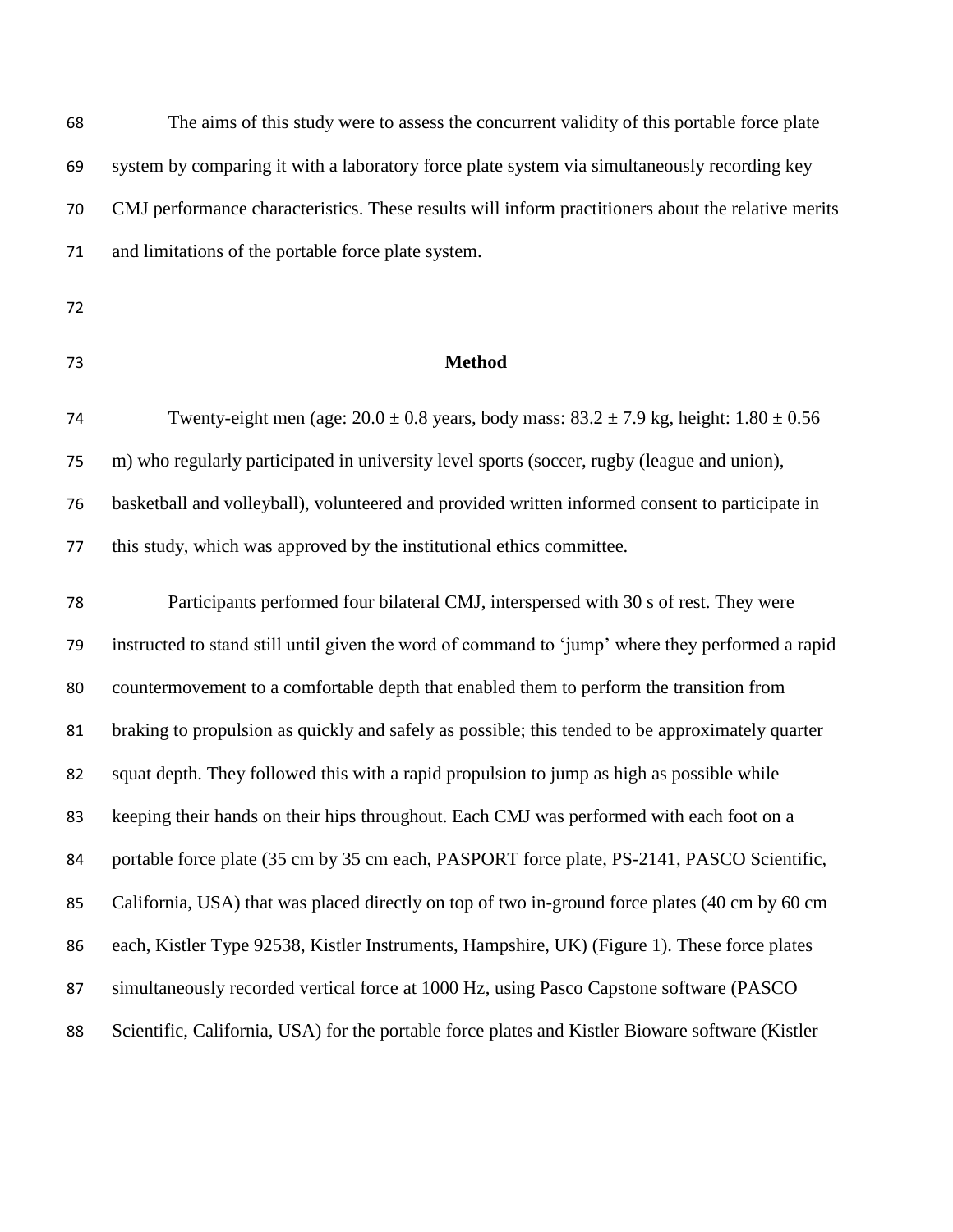Instruments, Hampshire, UK) for the laboratory force plates, and left and right side vertical forces were summed for analysis.

\*\*\*Insert Figure 1 about here please\*\*\*

Force-time data were not filtered and were processed in a customised spreadsheet. 93 Countermovement start was identified using the methods described in the literature (Figure 2).  $^{14}$  Body weight equalled the averaged first 1 s of 'quiet standing' force (portable force plate weight was negated by zeroing the laboratory force plate system before each trial). Quiet standing force 96 standard deviation (SD) was calculated and the start threshold of body weight  $\pm$ 5 SD set; subsequent data processing began 30 ms before this point because research shows that the 98 subject is still motionless here and the assumption of zero velocity is not compromised.<sup>14</sup> Take- off was identified in three stages (see Figure 2): first, the first force value less than 10 N and the next force value greater than 10 N were identified; second, points 30 ms after and before these points were determined to identify the centre 'flight phase'; third, mean and SD 'flight phase' force was calculated, and mean 'flight phase' force +5 SD was used to determine take-off.

 Braking began one sample after the lowest countermovement phase centre of mass velocity and ended at the lowest displacement; this (plus one sample) marked the beginning of propulsion, which ended at take-off (Figure 2). Braking and propulsion duration were recorded and time to take-off was calculated by subtracting the start time from take-off time. Net force was calculated by subtracting body weight from force, which was then averaged over braking and propulsion. Impulse was calculated by integrating net force over braking and propulsion 109 using the trapezoid method.<sup>13-15</sup> Centre of mass velocity was calculated by dividing successive 110 samples of impulse by body mass (body weight  $\div g$  [9.81 m.s<sup>-2</sup>]). Jump height was calculated 111 using the following equation .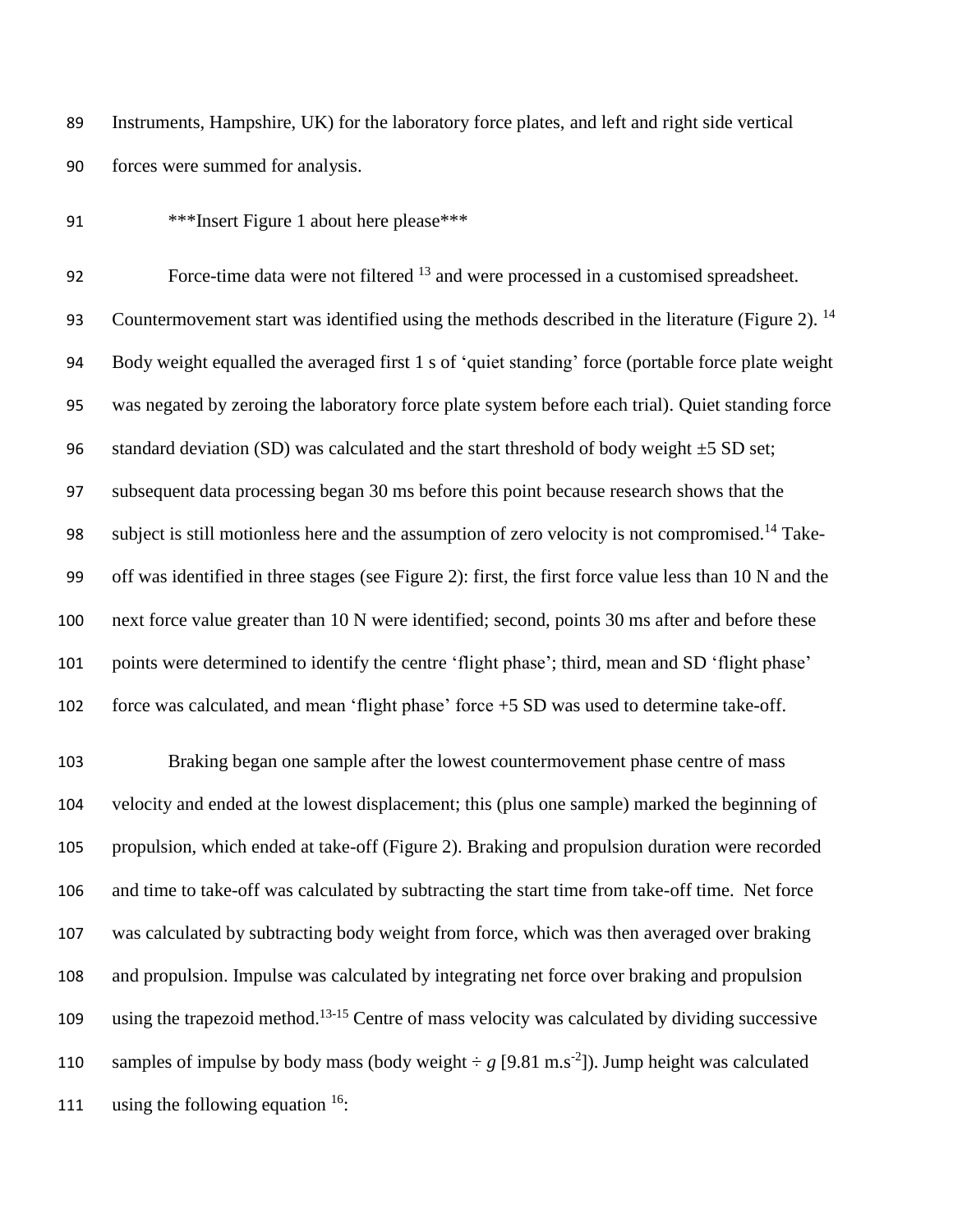| 112 |                                                                                                                   |
|-----|-------------------------------------------------------------------------------------------------------------------|
| 113 | Take-off velocity <sup>2</sup> $\div 2g$                                                                          |
| 114 |                                                                                                                   |
| 115 | Reactive strength index modified was then calculated by dividing jump height by time to take-                     |
| 116 | off. <sup>2,7,10,11</sup>                                                                                         |
| 117 |                                                                                                                   |
| 118 | ***Insert Figure 2 about here please***                                                                           |
| 119 |                                                                                                                   |
| 120 | Before statistical analyses, the assumption of normal distribution was confirmed. The                             |
| 121 | intra-class correlation coefficient (ICC) assessed relative within-session reliability, while the                 |
| 122 | coefficient of variation assessed absolute within-session reliability. <sup>17</sup> The concurrent validity of   |
| 123 | the dependent variables recorded from both force plate systems, association was assessed using                    |
| 124 | the Pearson product moment coefficient, bias was assessed using paired $t$ tests, standardised                    |
| 125 | effect sizes $(d)$ , and limits of agreement. The latter were calculated using methods described by               |
| 126 | Bland and Altman. <sup>18</sup> Effect sizes (d) were quantified using a published scale, where ES of 0.20,       |
| 127 | 0.60, 1.20, 2.0, and 4.0 represented small, moderate, large, very large and extremely large,                      |
| 128 | effects respectively. <sup>19</sup> An alpha value of $p \le 0.05$ was used to indicate statistical significance. |
| 129 |                                                                                                                   |

130 \*\*\*Insert Table 1 and 2 about here\*\*\*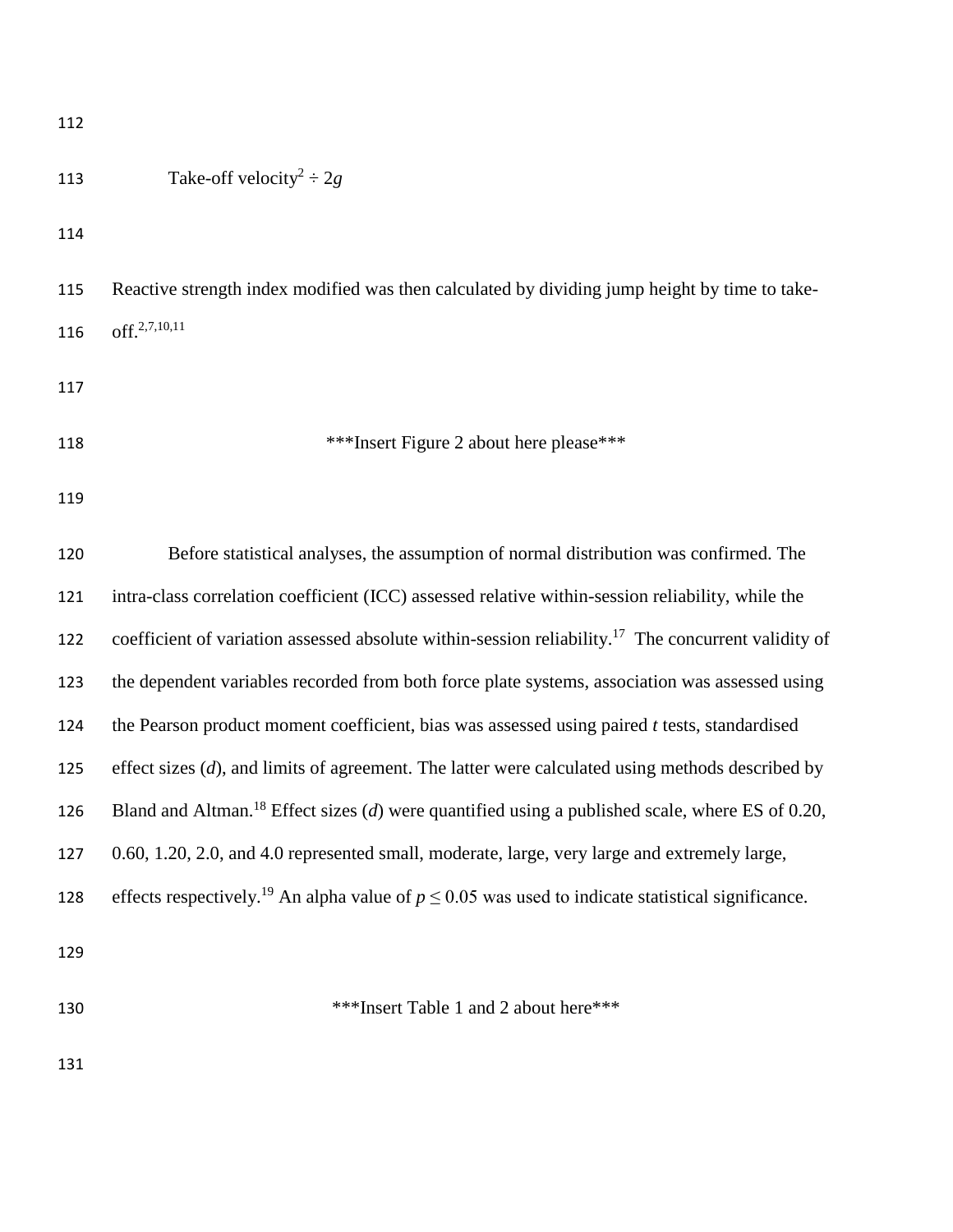### **Results**

| 133 | The reliability of the dependent variables was high (Table 1). However, readers should                       |  |  |  |  |
|-----|--------------------------------------------------------------------------------------------------------------|--|--|--|--|
| 134 | note that while the relative reliability exceeded ICC R values of .94 throughout, relatively high            |  |  |  |  |
| 135 | coefficients of variation indicated that the absolute reliability of braking mean net force                  |  |  |  |  |
| 136 | (coefficient of variation, laboratory: 9.8%, portable: 9.7%) and braking duration (coefficient of            |  |  |  |  |
| 137 | variation, laboratory and portable: 7.1%) was not as good as the other dependent variables.                  |  |  |  |  |
| 138 | However, they were consistent across both force plate systems (Table 1).                                     |  |  |  |  |
| 139 | Results obtained from the laboratory and portable force plate systems were highly                            |  |  |  |  |
| 140 | correlated with r values $\geq$ .99 (Table 2). There were significant ( $p < .001$ ) but small ( $d < .12$ ) |  |  |  |  |
| 141 | differences between laboratory and portable force plate braking impulse, braking mean net force,             |  |  |  |  |
| 142 | propulsion impulse, and propulsion mean net force $(p < .001)$ (Table 2). Limits of agreement                |  |  |  |  |
| 143 | showed a mean value of 1.7% relative to the laboratory force plate system (95% CL: 0.9% to                   |  |  |  |  |
| 144 | 2.5%), indicating very good concurrent validity across all of the dependent variables (Table 2).             |  |  |  |  |
| 145 | The largest limits of agreement were found for jump height $(2.1\%)$ , time to take-off $(3.4\%)$ , and      |  |  |  |  |
| 146 | reactive strength index modified (3.8%) (Table 2).                                                           |  |  |  |  |
|     |                                                                                                              |  |  |  |  |

## **Discussion**

 The aim of this study was to assess the concurrent validity of a portable force plate system by comparing it with a laboratory force plate system that simultaneously recorded vertical force to provide both reactive strength and force-time variables that underpin CMJ performance. The results showed that the concurrent validity of the portable force plate system was acceptable.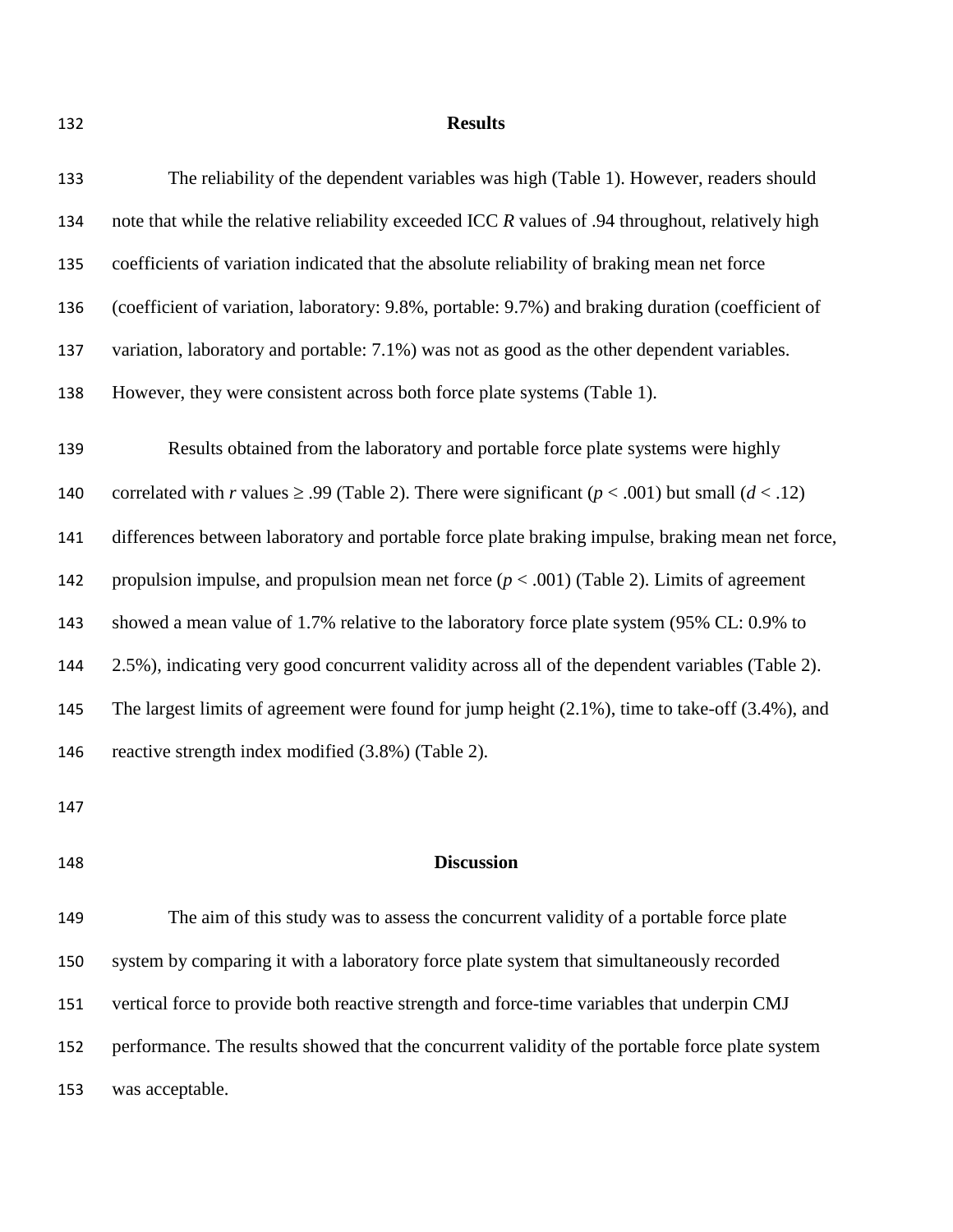Beginning with the reactive strength index modified and its constituent parts, jump height and time to take-off and jump height, the results of the within-session reliability demonstrated high levels of relative and absolute and relative reliability for time to take-off, jump height and reactive strength index modified derived from both systems, with ICC *R* values of > .94 and CV values of <5.7%. The result of the concurrent validity analysis demonstrated nearly perfect correlations, and trivial biases limits of agreement and effect sizes. These data demonstrate that the portable force plate system can be used interchangeably with the laboratory force plate system to obtain time to take-off, jump height, and reactive strength index modified. To describe the mechanisms that underpin time to take-off and jump height we studied braking and propulsion impulse, mean net force and their durations. The results of the within- session reliability analysis demonstrated high levels of absolute and relative reliability. However, 165 while propulsion variables yielded ICC *R* values of > .96 and CV values of <3.7%, braking absolute reliability was not as high. The ICC *R* values were > .96, while CV values were 5 to 9.8%. That said, these high CV values were comparable across both force plate systems indicating that they were the product of biological variability rather than device variability. The results of the concurrent validity analyses demonstrated perfect correlations, and trivial biases. Recent research has shown that a portable force plate system made by the same company that make the system analysed in the present study demonstrated similarly very high concurrent 172 validity for CMJ propulsion impulse.<sup>12</sup> However, this is the first study to analyse the concurrent validity of braking impulse and braking and propulsion mean net force and duration from a similar system. This is important because it provides insight into jump strategy and coupled with study of reactive strength index modified, and its constituent parts, helps provide a detailed athlete force-time profile. This enables practitioners to identify areas that their athletes need to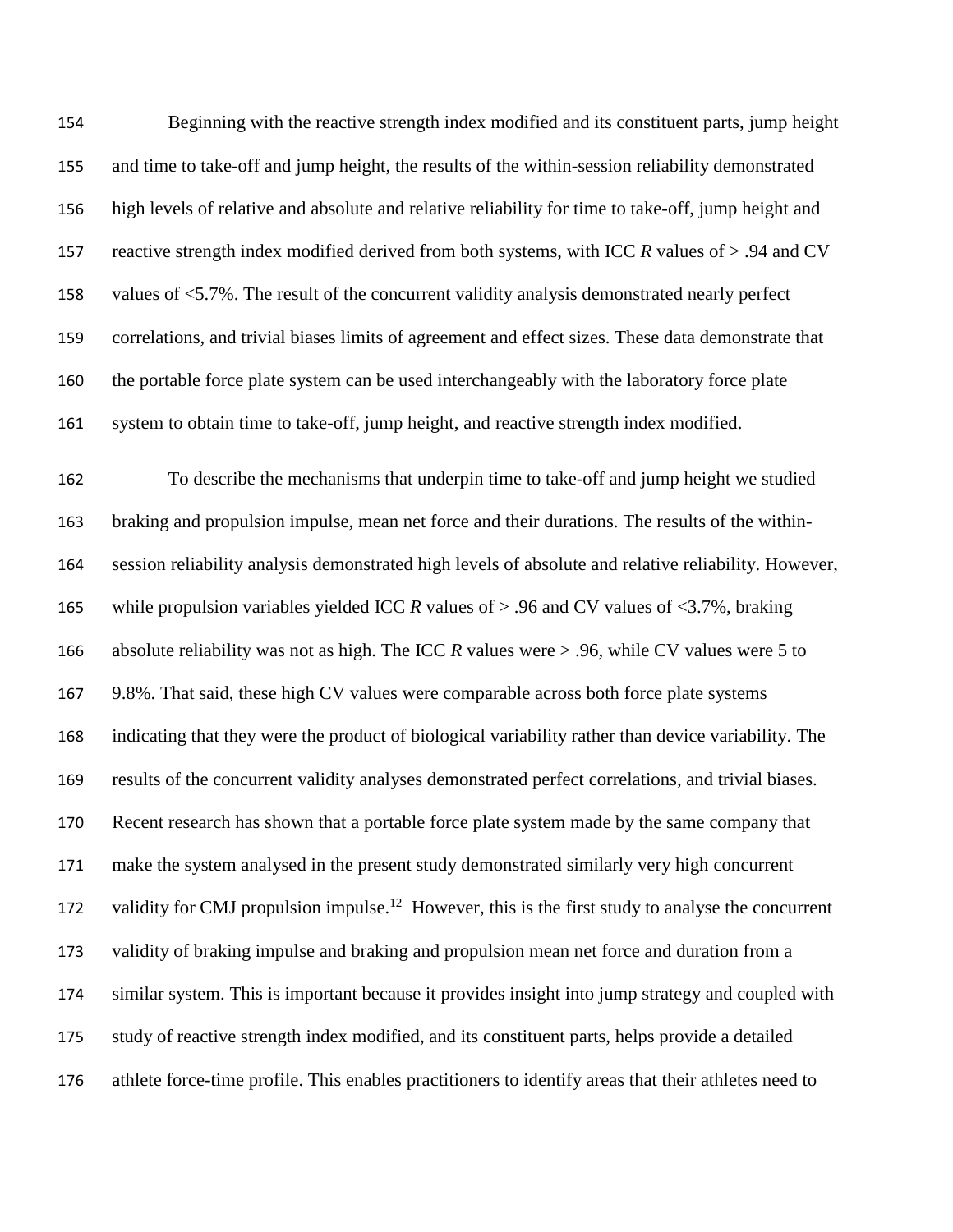work on to maximize their ability to rapidly flex then extend their hips, knees and ankles to accelerate their body mass.

 Although measures of reactive strength and force-time characteristics that underpin CMJ performance recorded from the portable force plate system are both reliable and valid, this system is not without its limitations. The first limitation is its size. Each plate is 0.35 m by 0.35 m, which is relatively small compared to most laboratory-based force plate systems. Although this increases to a 0.35 m by 0.70 m surface area when placed side-by-side, this still may not be large enough for some athletes or for some movements. With care and habituation, the participants in this study were able to perform the CMJ safely. We also know of some practitioners who have constructed platforms to surround this system to reduce the likelihood of an athlete falling off the edge of one and injuring themselves. Therefore, practitioners should employ discretion when deciding whether to use this system or not. The potential limitation of the measurement range of this system should also be considered. Each plate has a measurement range of -1.1 kN to 4.4 kN and overload protection to 6.6 kN. Using two plates together provides a more than adequate measurement range for unloaded CMJ, but the validity of this system with loaded CMJ or resistance exercises has yet to be established. To summarize, the portable force plate system provides a reliable and valid method of obtaining CMJ reactive strength and force-time variables.

 In conclusion, the portable force plate system provides valid and reliable measures of CMJ reactive strength and underpinning force-time variables. These results clearly show that practitioners can use this relatively inexpensive portable force plate system in place of the laboratory-based force plate system to record accurate measures of CMJ reactive strength and force-time variables.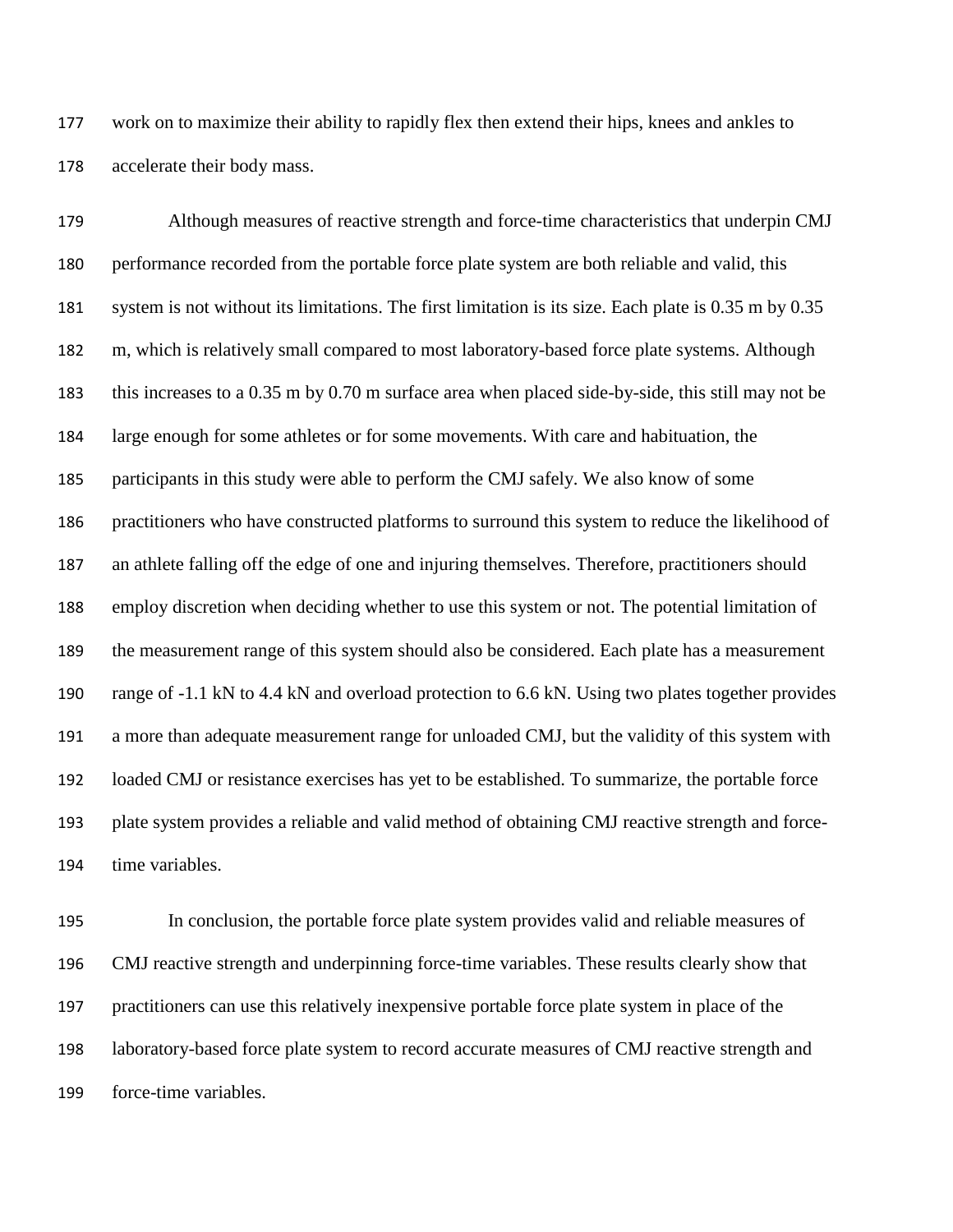# **Acknowledgements**

- The results of this study do not constitute endorsement of the product by the authors or the
- journal. There are no conflicts of interest. There are no professional relationships with companies
- or manufacturers who will benefit from the results of the present study.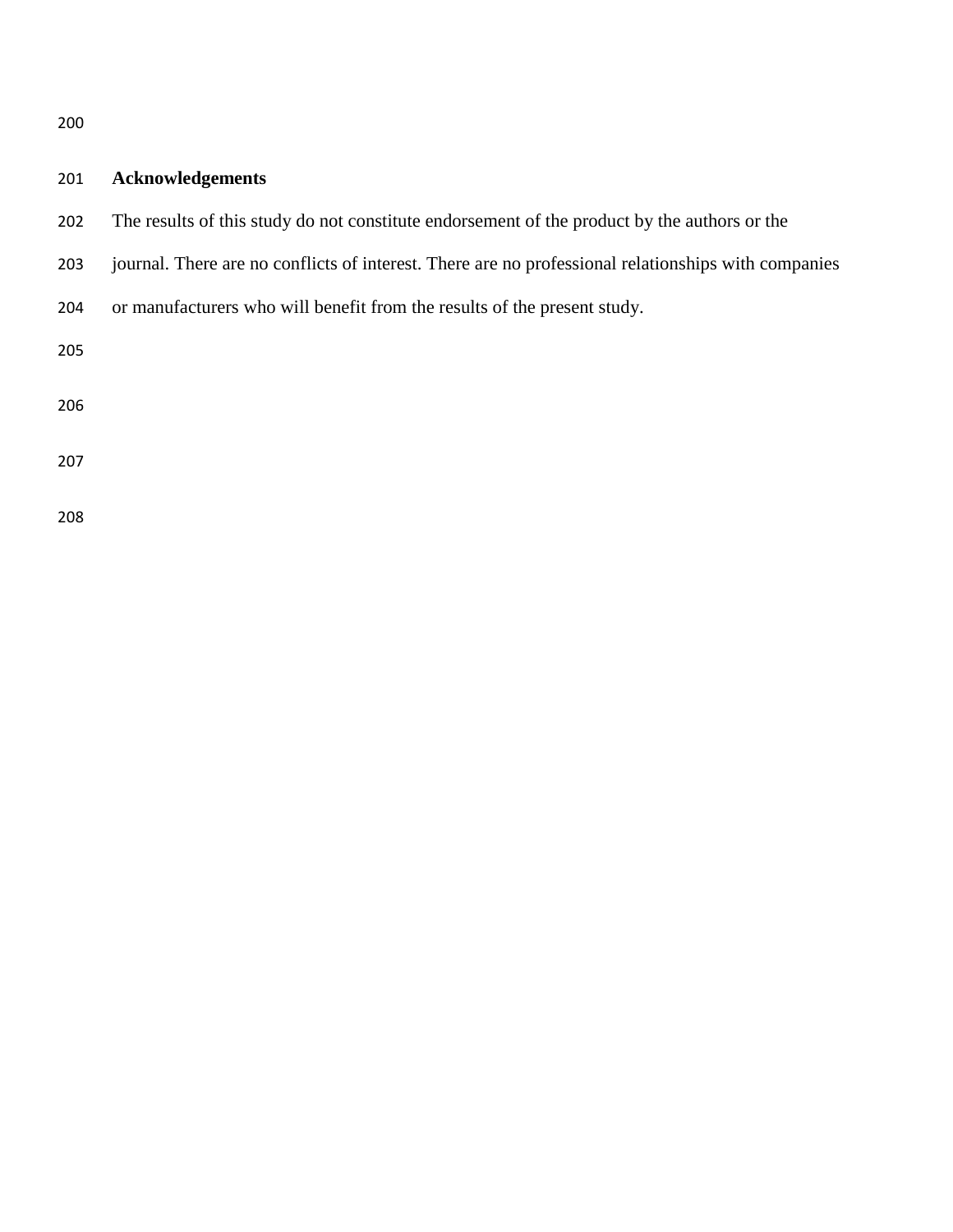| 209               | <b>References</b> |                                                                                                                                                                                                                                                                    |  |  |  |  |  |
|-------------------|-------------------|--------------------------------------------------------------------------------------------------------------------------------------------------------------------------------------------------------------------------------------------------------------------|--|--|--|--|--|
| 210<br>211        | 1.                | Lake JP, Mundy PD, Comfort P. Power and impulse applied during push press exercise. J Strength<br>Cond Res. 2014;28(9):2552-2559.                                                                                                                                  |  |  |  |  |  |
| 212<br>213        | 2.                | McMahon JJ, Jones PA, Suchomel TJ, Lake J, Comfort P. Influence of Reactive Strength Index<br>Modified on Force- and Power-Time Curves. Int J Sports Physiol Perform. 2017:1-24.                                                                                   |  |  |  |  |  |
| 214<br>215        | 3.                | McMahon JJ, Murphy S, Rej SJ, Comfort P. Countermovement Jump Phase Characteristics of<br>Senior and Academy Rugby League Players. Int J Sports Physiol Perform. 2016;12(6):1-23.                                                                                  |  |  |  |  |  |
| 216<br>217        | 4.                | Mundy PD, Smith NA, Lauder MA, Lake JP. The effects of barbell load on countermovement<br>vertical jump power and net impulse. Journal of Sports Sciences. 2017;35(18):1-7.                                                                                        |  |  |  |  |  |
| 218<br>219        | 5.                | Bailey CA, Suchomel TJ, Beckham GK, Sole CJ, Grazer JL. A Comparison of Baseball Positional<br>Differences with Reactive Strength Index-Modified. XXXIInd International Conference of                                                                              |  |  |  |  |  |
| 220<br>221<br>222 | 6.                | Biomechanics in Sports; July 12-16, 2014; Johnson City, TN, USA.<br>Beckham GK, Suchomel TJ, Bailey CA, Sole CJ, Grazer JL. The relationship of the reactive strength<br>index-modified and measures of force development in the isometric mid-thigh pull. XXXIInd |  |  |  |  |  |
| 223<br>224        | 7.                | International Conference of Biomechanics in Sports; 12-16 July, 2014; Johnson City, TN, USA.<br>Ebben WP, Petushek EJ. Using the reactive strength index modified to evaluate plyometric                                                                           |  |  |  |  |  |
| 225<br>226        | 8.                | performance. J Strength Cond Res. 2010;24(8):1983-1987.<br>Kipp K, Kiely MT, Geiser CF. Reactive Strength Index Modified Is a Valid Measure of                                                                                                                     |  |  |  |  |  |
| 227<br>228        |                   | Explosiveness in Collegiate Female Volleyball Players. J Strength Cond Res. 2016;30(5):1341-<br>1347.                                                                                                                                                              |  |  |  |  |  |
| 229<br>230        | 9.                | Suchomel TJ, Bailey CA, Sole CJ, Grazer JL, Beckham GK. Using reactive strength index-modified<br>as an explosive performance measurement tool in Division I athletes. Journal of Strength and                                                                     |  |  |  |  |  |
| 231<br>232<br>233 | 10.               | Conditioning Research. 2015;29(4):899-904.<br>Suchomel TJ, Sole CJ, Bailey CA, Suchomel TJ. A comparison of reactive strength index-modified<br>between six US collegiate athletic teams. J Strength Cond Res. 2015;29(5):1310-1316.                               |  |  |  |  |  |
| 234<br>235        | 11.               | Suchomel TJ, Sole CJ, Stone M. Comparison of Methods That Assess Lower-body Stretch-<br>Shortening Cycle Utilization. Journal of Strength and Conditioning Research. 2016;30(2):547-554.                                                                           |  |  |  |  |  |
| 236<br>237<br>238 | 12.               | Silveira R, Stergio P, Carpes FP, Castro Fd, Katz L, Stefanyshym D. Validity of a portable force<br>platform for assessing biomechanical parameters in three different tasks. Sports Biomech.<br>2016:177-186.                                                     |  |  |  |  |  |
| 239<br>240        | 13.               | Street G, McMillan S, Board W, Rasmussen M, Heneghan JM. Sources of error in determining<br>countermovement lump height with the impulse method. J Appl Biomech. 2001;17(1):43-54.                                                                                 |  |  |  |  |  |
| 241<br>242<br>243 | 14.               | Owen NJ, Watkins J, Kilduff LP, Bevan HR, Bennett MA. Development of a criterion method to<br>determine peak mechanical power output in a countermovement jump. Journal of Strength and<br>Conditioning Research. 2014;28(6):1552-1558.                            |  |  |  |  |  |
| 244<br>245<br>246 | 15.               | Street G, McMillan S, Board W, Rasmussen M, Heneghan JM. Sources of error in determining<br>countermovement lump height with the impulse method. Journal of Applied Biomechanics.<br>2001;17(1):43-54.                                                             |  |  |  |  |  |
| 247<br>248        | 16.               | Dowling JJ, Vamos L. Identification of Kinetic and Temporal Factors Related to Vertical Jump<br>Performance. J Appl Biomech. 1993;9(2):95-110.                                                                                                                     |  |  |  |  |  |
| 249<br>250        | 17.               | Atkinson G, Batterham A. Statistical methods for assessing measurement error (reliability) in<br>variables relevant to sports medicine. Sports Medicine. 1998;26(4):217-238.                                                                                       |  |  |  |  |  |
| 251<br>252        | 18.               | Bland J, Altman D. Measuring agreement in method comparison studies. Stat Methods Med Res.<br>1999;8(2):135-160.                                                                                                                                                   |  |  |  |  |  |
| 253<br>254        | 19.               | Hopkins WG, Marshall SW, Batterham AM, Hanin J. Progressive statistics for studies in sports<br>medicine and exercise science. Med Sci Sports Exerc. 2009;41:3-13.                                                                                                 |  |  |  |  |  |